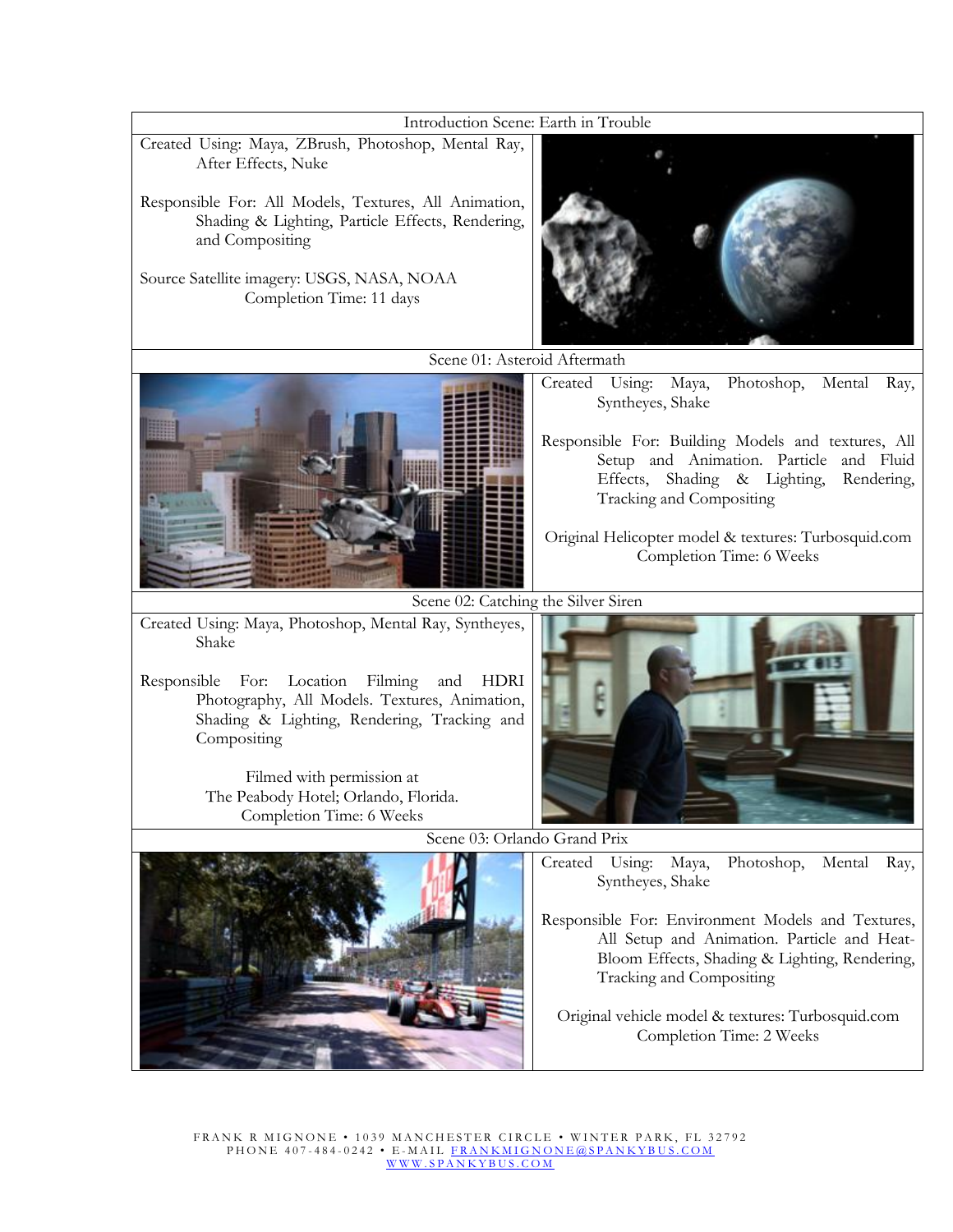## Introduction Breakdown

The objective of this project was to create a composite was to show the foreboding approach of asteroids towards Earth. The piece was to serve as a transition piece from the introduction credits to the first composite project. The project had to be completed, from start to finish, in 14 days time.

The Earth, its clouds and atmosphere, was created with NURBS Spheres and series of textures for color, bump, specular color and eccentricity, ambient and glow. Asteroids created in Z-Brush and rendered in Maya. Textures stitched together from satellite imagery and then added-to and edited as-needed in Photoshop. All rendering was done in Mental Ray, except for software particle and shadow passes, which were done with Maya software renderer.

The Visual Effects involve small geometric meteorites controlled and animated by a particle system, as well as ice and dust particles. Scripts and expressions control all particle animations and collisions.

Space matte painting was done in Photoshop and sphere-filtered for Maya rendering. Paint FX star effects were added to fill out the scene as needed to accommodate final camera animation.

All elements were combined in The Foundry's Nuke 4.7. Sun flare and fog effects generated in After Effects and integrate with the rendered sun and meteorites in Nuke. Planetary glow and asteroid-bloom effects were generated in Nuke. Total time was 8 days time.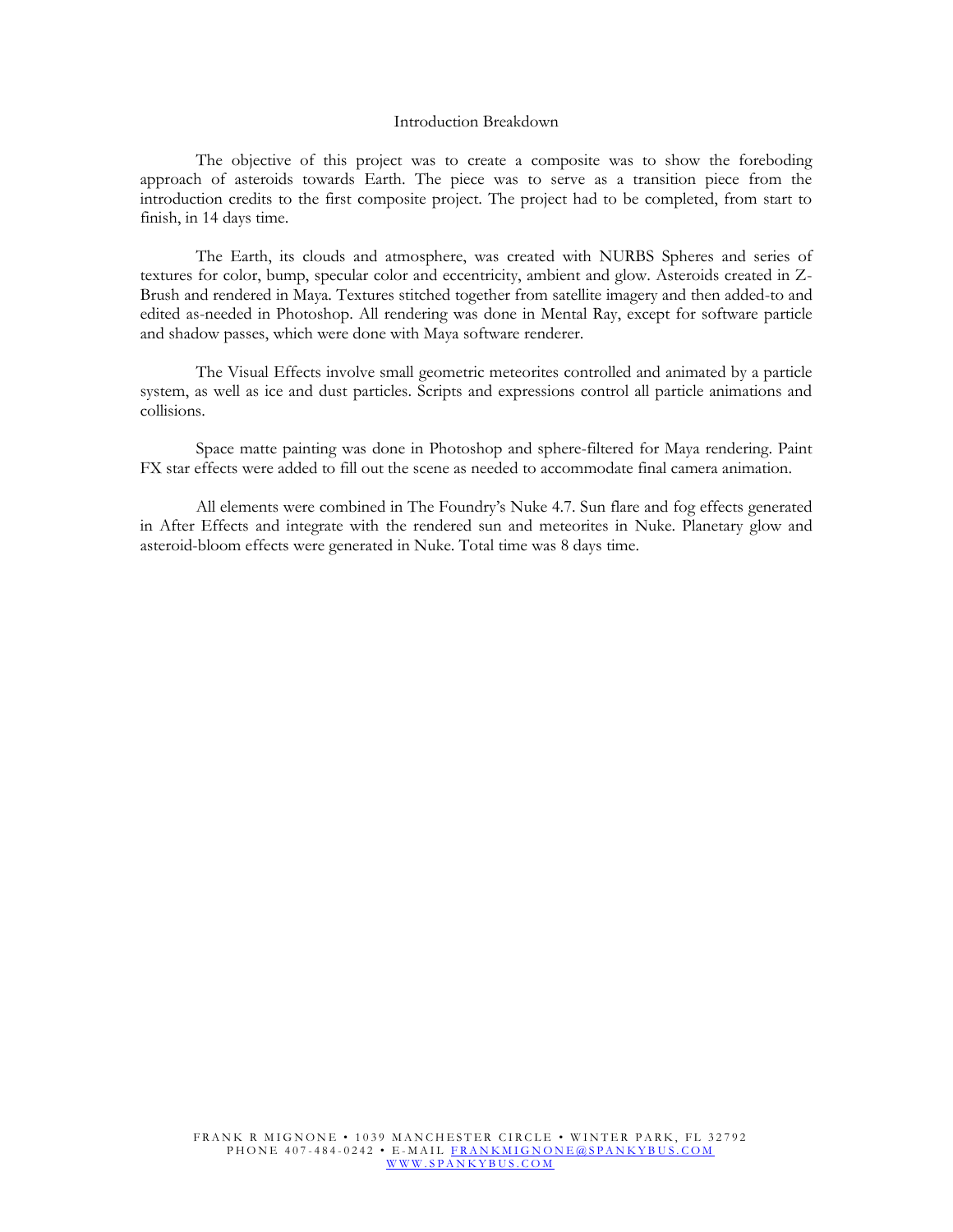## Composite One Breakdown

The objective of this composite was to create a scene with two helicopters flying towards an asteroid-damaged building. The scene would be an Aerial shot with the camera following the two helicopters. CG assets would be used to create the Helicopters as well as the damaged building. Visual Effects would encompass faint fluid-dynamic smoke and fire, as well as particle debris, reentering asteroids, and heat distortion from the helicopter exhaust.

The HD film was purchased from artbeats.com. The Film was then tracked in Syntheyes and a 3D camera was exported for use in Maya 8.5. The track was initially autotracked and fair results. High-error trackers were removed and additional supervised trackers added to assist with the placement of CG assets and reduction of hpix error.

The Helicopter was purchased from TurboSquid.com, as there was not sufficient time to both create the vehicle and complete the project. The Model was already textured, but I did have to set up the materials and light the vehicle to work optimally with Maya and the scene's lighting. I did all scene rigging and animation. The damaged building is CG, and I created it and all textures related to this asset. Proxy buildings were created for catching shadow information from the helicopters and place them into the buildings they flew over.

The Visual Effect start with red and green particles emitted from the helicopter exhaust vents. These particles were rendered and the plate was used in shake with an iDisplace to create the heat distortion that results from the hot, volatile exhaust from military helicopters. The smoke and fire within the building were created with Maya dynamic fluid simulations. The Papers/debris floating in front of the building are particles with instanced geometry assigned to them. All asteroids were created with non-dynamic, 3D Fluids

All elements were combined in Apple Shake 4.01. The resulting scene was color graded to a reddish, warm hue, as the original film plate was a cool blue. This was done to convey a sense of danger into the scene, which is associated with warm colors more then cool colors. Color correction and film graining and Rotoscope work were done as needed. Vignette was added to help direct the eye away from the screen edges.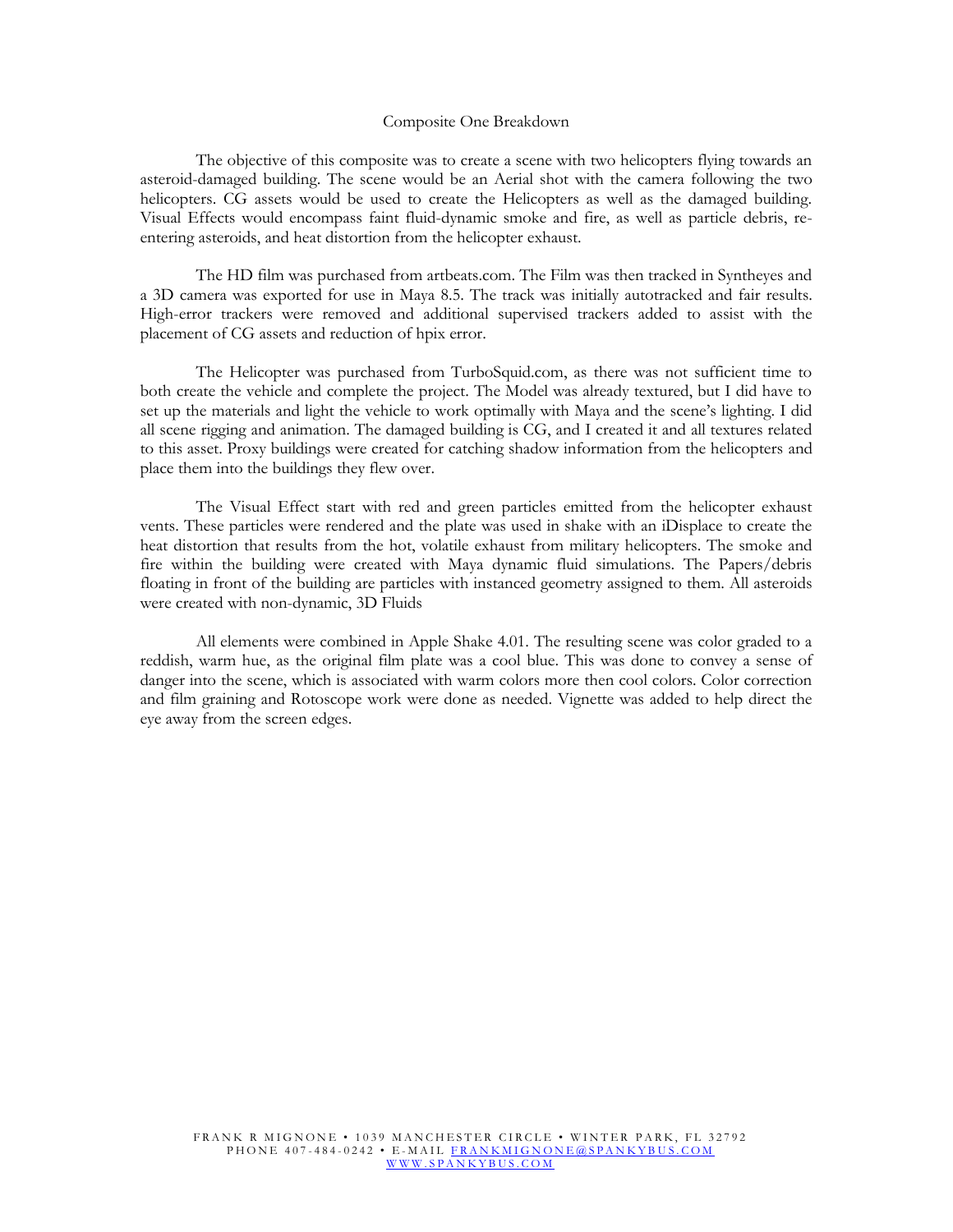## Composite Two Breakdown

The objective of this composite was to place myself in the lobby of an Art Deco style train station. The shot would have me walking across the lobby towards the boarding ramp of the train terminal. Near the end of the scene, a fictitious Art Deco inspired train would arrive at the station.

The HD footage was filmed locally at the Peabody hotel on International Drive. This film was shot with permission under NDA, stating that I would not use this footage for any public broadcast without permission from Hotel Management. I do have permission to use said film for a demo reel. Additionally, photos were taken on site to assist in the creation of textures, as well as HDRI probes for use in lighting any CG elements that would be required. These elements were also covered under the NDA.

All Camera settings (focal length, shutter speed, etc) were recorded on a sheet at the event by the Full Sail employee in-charge of the camera. However, when the resulting digital film was extracted from the camera and delivered to me, the associated data sheet was missing.

It was explained to me that the sheet was stored in the camera bag, which was the property of Full Sail University. However, upon return to the school the camera was immediately appropriated for another student's project and before the camera bag was again available to the camera operator, the data sheet was missing.

The HD Film I received was then tracked in Syntheyes. This scene is a Nodal Pan shot, so synthese was not able to provide tracker depth information or extract any of the filming camera settings due to the shot's lack of parallax. Therefore, 'distance from camera' information was attained for some key trackers via trigonometry (law of cosines) using known camera data (vertical angle was 27.5 degrees, camera height from floor) with known set dimensions (the doors at the hotel were 8ft tall). The scene was then reconstructed in 3D and a viable 3D Camera was exported for use in Maya 8.5

The loss of the set data sheet meant that the Camera settings of the resulting 3D scene were completely inaccurate. Therefore, the scene camera was set with the numbers as best the operator could remember. The camera was further dialed in to match the geometric perspective of the objects in the scene as best as possible.

However, all objects created for this shot had to be manually altered to look accurate 'to the viewer' as the camera's settings were still not perfect. The resulting Maya scene contained square columns that were actually warped and scaled into trapezoids. However, in the camera, the column looked square and matched the perspective of the geometry in the film. The lattice tool was used a great deal on whole sections of 3D set to achieve the desired scene perspective.

The CG set and train were constructed using Maya 8.5. All textures were created from photos attained on the set and completed in Adobe CS3 Photoshop. The Train is a NURBS model. Detail was kept at medium level as the vehicle would be heavily motion blurred. The Lobby set is a combination of NURBS and Polygons. All Shading and Lighting was done in Mental Ray, using HDR IBL maps photographed on location.

All Compositing was done using Apple Shake 4.01. CG elements were integrated and color corrected to match the overall lighting of the original Peabody Lobby. I had to completely rotoscope myself for approximately one half of the scene. All visual assets, including CG models, textures, rigging, animation, shading, lighting, and compositing were created by me.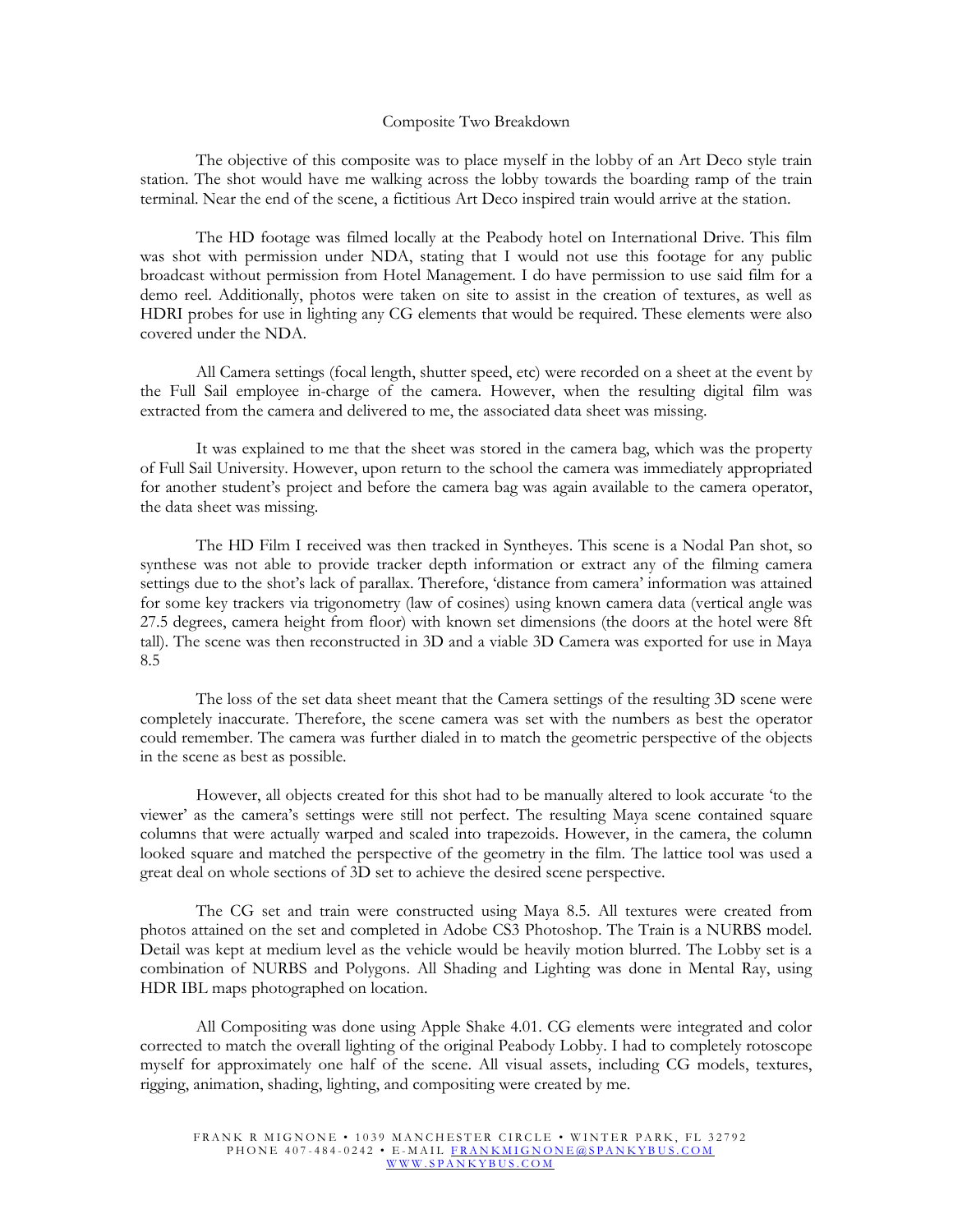Composite Two Concept Art



FRANK R MIGNONE • 1039 MANCHESTER CIRCLE • WINTER PARK, FL 32792 P H O N E 407-484-0242 • E-MAIL <u>FRANKMIG NONE @SPANKYBUS.COM</u> [W W W . S P A N K Y B U S . C O M](www.spankybus.com)